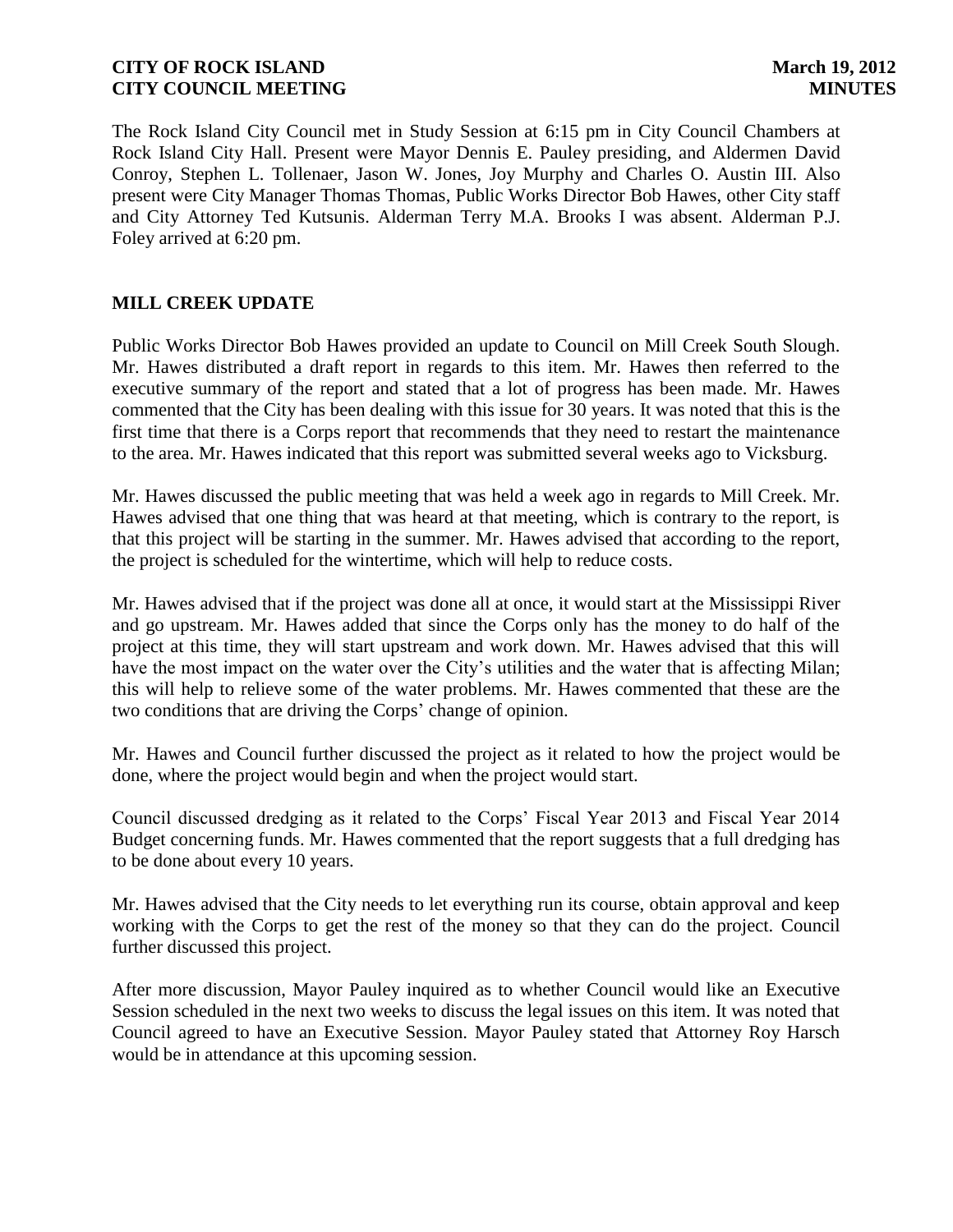# **ADJOURNMENT**

A motion made by Alderman Jones and seconded by Alderman Conroy to adjourn the meeting carried by the following Aye and No vote. Those voting Aye being, Alderman Conroy, Alderman Foley, Alderman Tollenaer, Alderman Jones, Alderwoman Murphy and Alderman Austin; those voting No, none. The meeting was adjourned at 6:31 pm.

> \_\_\_\_\_\_\_\_\_\_\_\_\_\_\_\_\_\_\_\_\_\_\_\_\_\_\_\_\_\_ Aleisha L. Patchin, City Clerk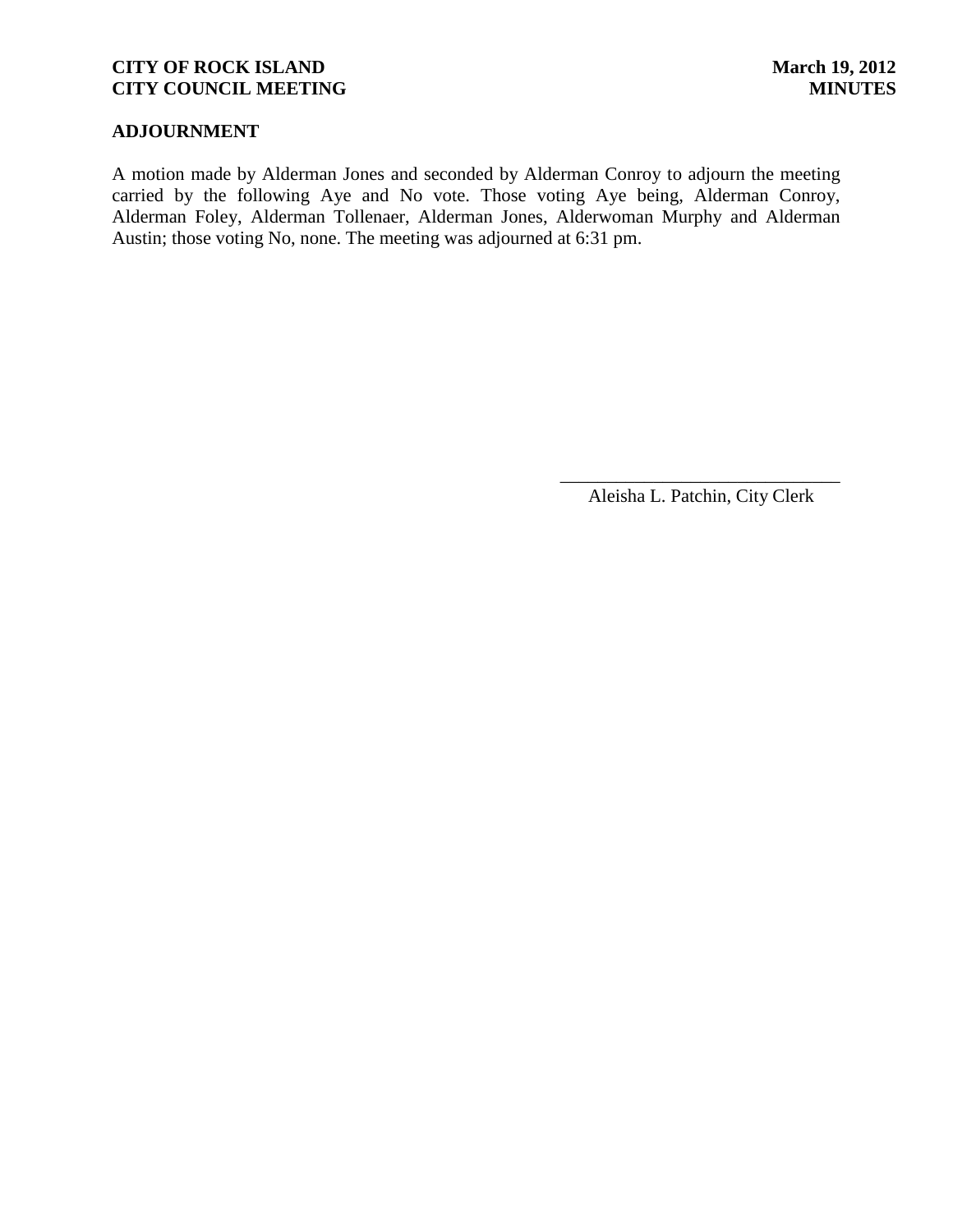Rock Island City Council met in regular session at 6:45 pm in Council Chambers of Rock Island City Hall. Present were Mayor Dennis E. Pauley presiding, and Aldermen Terry M.A. Brooks I, David Conroy, P. J. Foley, Stephen L. Tollenaer, Jason W. Jones, Joy Murphy and Charles O. Austin III. Also present were City Manager Thomas Thomas and City Attorney Ted Kutsunis.

## **Introductory Proceedings**

Mayor Pauley called the meeting to order and led in the Pledge of Allegiance. Alderwoman Murphy gave the Invocation.

## Agenda Item #5 **Minutes of the meeting of March 12, 2012.**

A motion was made by Alderman Austin and seconded by Alderwoman Murphy to approve the Minutes of the meeting of March 12, 2012 as printed. The motion carried by the following Aye and No vote; those voting Aye being, Alderman Brooks, Alderman Conroy, Alderman Foley, Alderman Tollenaer, Alderman Jones, Alderwoman Murphy and Alderman Austin; those voting No, none.

# Agenda Item #6 **Update Rock Island by Mayor Pauley.**

Mayor Pauley stated that tonight is the last City Council meeting for Greg Champagne, Rock Island's Community & Economic Development Department Director. Mayor Pauley indicated that Greg has been on staff for 34 years. The Mayor added that Greg started as an Urban Planner in 1978 and then became an Administrative Assistant to the City Manager in 1979 and was promoted to Public Works Director in 1984. It was noted that in 1986, Mr. Champagne moved on to become the Community Development & Services Director and in 1987, he took his current title of Community & Economic Development Director. Mayor Pauley advised that Greg Champagne has worked with four mayors and three city managers and currently manages a staff of 20 employees. It was noted that Rock Island residents, business owners and other members of the community have been impacted by his efforts in some way. The Mayor stated that Mr. Champagne pulled the City out of the downturn of the 1980's and has worked hard to accommodate the needs of the present while looking ahead to the future. Mayor Pauley advised that the City thanks Greg for his commitment and service to the City of Rock Island; his impact on our community will last a lifetime.

Mayor Pauley stated to bring your bags and baskets to Lincoln Park at  $11<sup>th</sup>$  Avenue and 38<sup>th</sup> Street on Saturday, March  $31<sup>st</sup>$  for an Easter Egg Hunt. The Mayor commented that there will be many colorful eggs throughout the hunt areas and some contain special prizes! It was noted that there may even be a surprise visit from a very popular bunny. Mayor Pauley stated that the hunt is free and will begin promptly at 9:30 am. Do not be late, as eggs are only available for a short time! It was noted that the rain location will be the Rock Island Fitness & Activity Center at 4303 24<sup>th</sup> Street.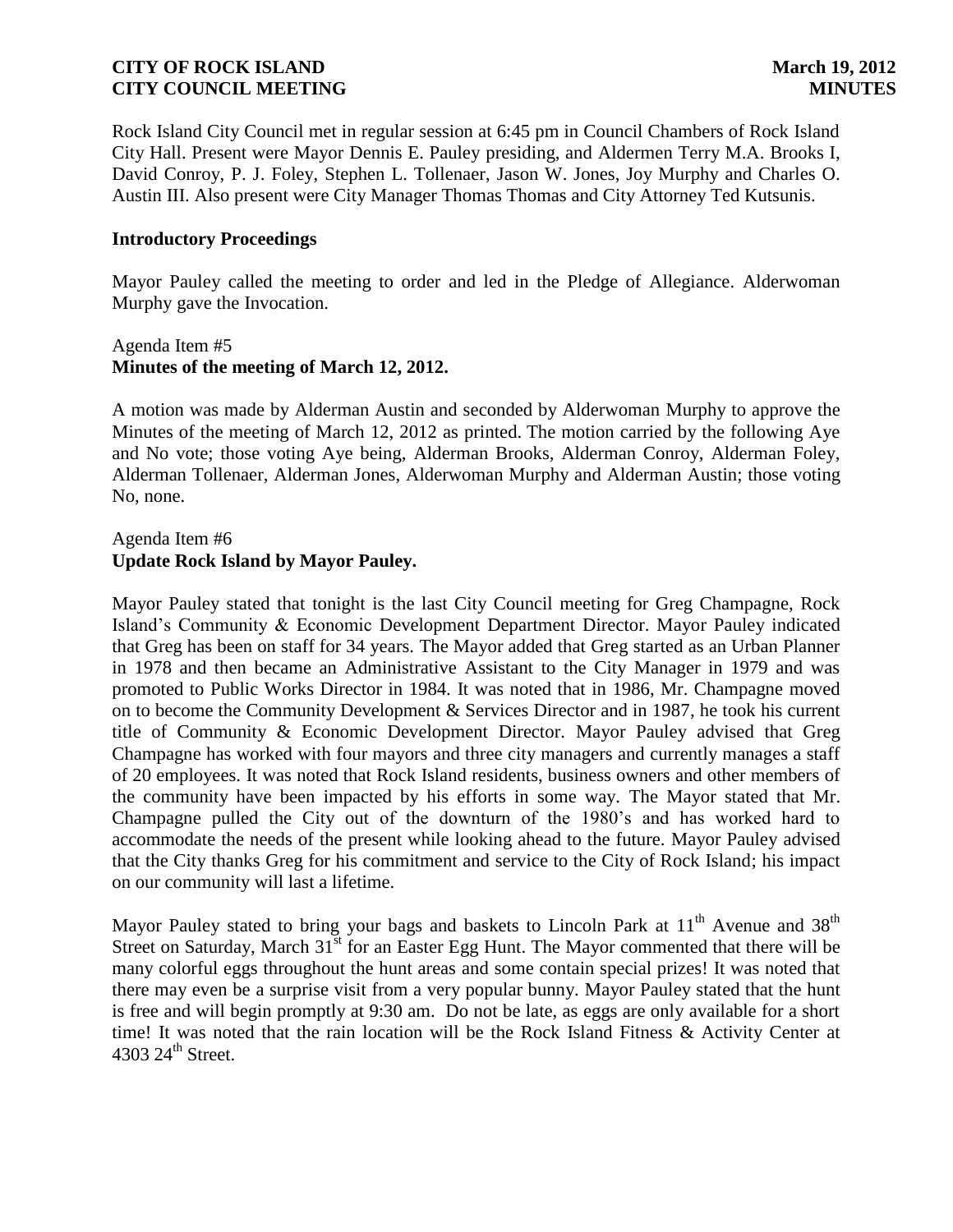Mayor Pauley advised that business and property owners, residents, community leaders, and college and high school students are invited to participate in a public meeting to review the draft of the College Hill District Revitalization Plan on Monday, March  $26<sup>th</sup>$  at 6:30 pm. The Mayor added that the meeting will be held at South Park Presbyterian Church at 1501 30<sup>th</sup> Street. Mayor Pauley stated that a sneak peak of the draft plan document, along with the visual preference survey final report can be found at [www.rigov.org.](http://www.rigov.org/) Click on "About Rock Island," then "Community Plans," then "College Hill District."

Mayor Pauley indicated that a reception for the  $36<sup>th</sup>$  annual Rock Island Fine Arts Exhibition will be held on Friday, March 30<sup>th</sup> from 4:30 pm to 6:30 pm at Augustana College Art Museum. The Mayor commented that this annual juried competition for artists residing within a 150-mile radius of the Quad Cities is co-sponsored by the Augustana College Art Museum and the Rock Island Art Guild. It was noted that the exhibition catalog will be debuted and awards will be announced at 5:40 pm. The exhibition will be displayed through April  $22<sup>nd</sup>$ . Mayor Pauley advised that the art museum's hours are noon to 4:00 pm, Tuesdays through Saturdays, and this exhibition also is open on Sundays; April 1<sup>st</sup>, April 15<sup>th</sup> and April 22<sup>nd</sup> from noon to 4:00 pm. It was noted that it will be closed on Easter Weekend. Mayor Pauley commented that the art museum is located on the northwest corner of the intersection of  $7<sup>th</sup>$  Avenue and 38<sup>th</sup> Street, Rock Island. It was noted that there is no admission fee.

Mayor Pauley stated that to better meet the needs of individuals and households, Rock Island's Pioneering Healthy Community team is seeking community input that will help define its goals and objectives to meet resident's needs to create and sustain positive change in support of healthy living in western Rock Island. Mayor Pauley added that residents and members of the community are invited to attend a public input session on Tuesday, April  $3<sup>rd</sup>$  from 6:00 pm to 7:30 pm at the Martin Luther King Jr. Community Center.

## Agenda Item #7

# **Presentation of the Government Finance Officers Association Distinguished Budget Presentation Award for budget presentation and preparation.**

Mayor Pauley stated that the City has had this award for several years and it is a great accomplishment. The Mayor advised that a panel of independent reviewers completed its examination of the City's budget document. Mayor Pauley stated that the City was informed that the panel voted to award the City's budget documents the Distinguished Budget Presentation Award for the current fiscal period. Mayor Pauley indicated that this award is the highest form of recognition in governmental budgeting. It was noted that its attainment represents a significant achievement by the City. Mayor Pauley stated that the Distinguished Budget Presentation Award is valid for one year.

Mayor Pauley then presented a Certificate of Recognition to Budget Coordinator Don Reichert and a plaque for the Distinguished Budget Presentation Award that was given to the City of Rock Island.

Mr. Reichert thanked Council and stated that all City staff did a great job this year.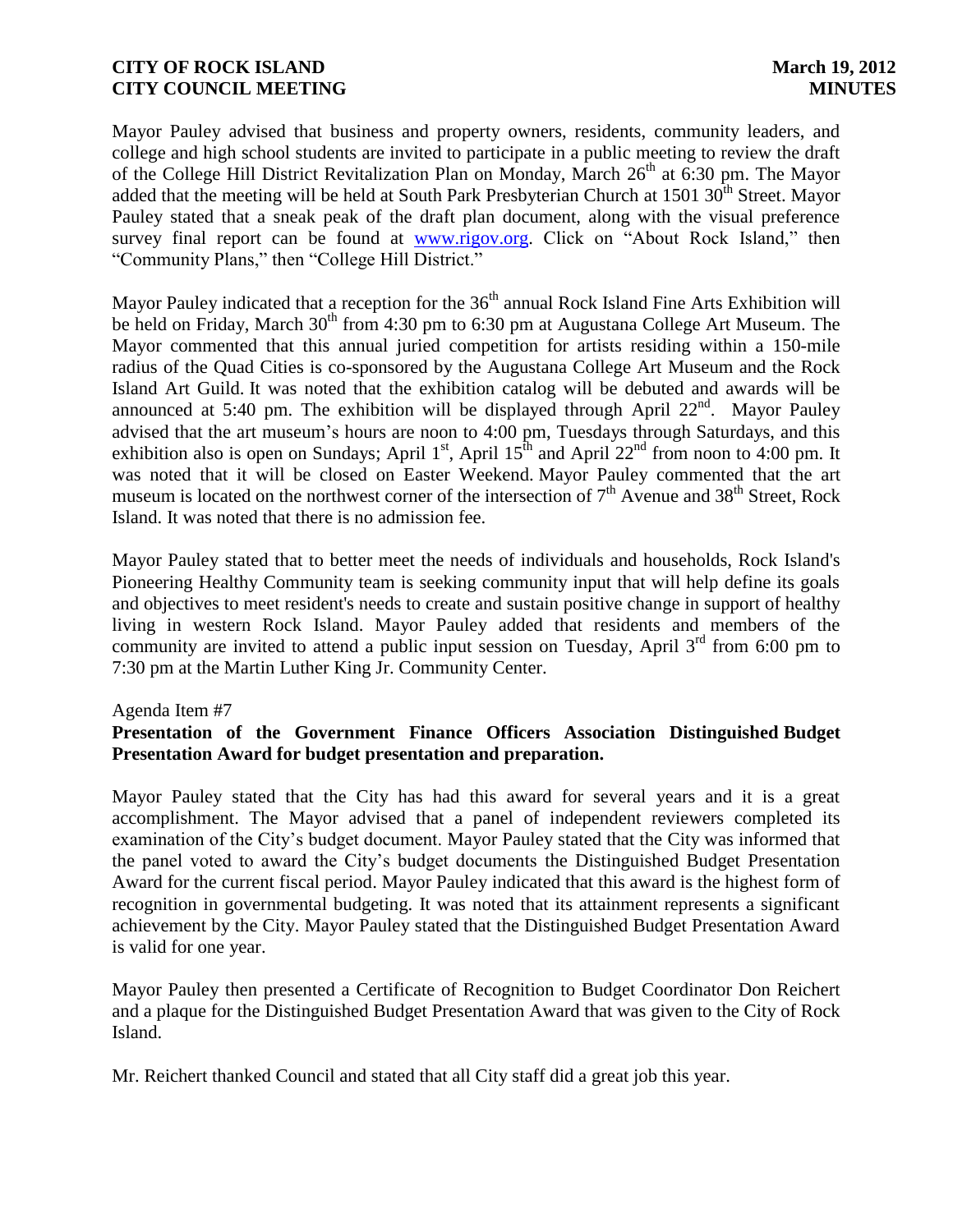## Agenda Item #8 **Proclamation declaring Friday, March 23, 2012 as Crawford Company Day.**

Mayor Pauley read the Proclamation declaring Friday, March 23, 2012 as Crawford Company Day. Mr. Bob Frink, Ian Frink and Jim Maynard accepted the Proclamation and the business benchmark award.

Mr. Frink thanked the Mayor and Council for the Proclamation and the award. Mr. Frink stated that in 2000, they began a series of acquisitions that enabled the company to diversify from the traditional heating, air conditioning and ventilation. Mr. Frink indicated that the company moved into fabrication, expanded into contract laser cutting, manufacturing and most recently plumbing.

Mr. Frink acknowledged that the company is in the process of expanding with a 26,000 square foot addition, which will allow their workforce to grow to a total of approximately 75 to 80 people over the next five years. Mr. Frink concluded that the City of Rock Island is a good place to work and live.

## Agenda Item #9

# **Special Ordinances amending Special Ordinances related to various fines and fees for Chapters 4, 9, 10 and 13 of the Code of Ordinances**.

Alderwoman Murphy moved and Alderman Conroy seconded to consider, suspend the rules and pass the ordinances.

Discussion followed.

Alderman Austin inquired as to whether everything in the ordinance is representing a change or are some of these repeats of what is already in place in regards to the rental inspection fees.

Finance Director Cindy Parchert stated that these are the ordinances that are already in place; the changes that are seen were discussed in previous budget meetings. Ms. Parchert then explained the additions to Sec.4-183 of the Code of Ordinances in regards to fees.

Alderman Austin discussed costs as it related to delivering services concerning whether or not the compliance inspection cost of \$55.00 may not actually cover the cost of delivering the services. Alderman Austin inquired as to whether this would be reviewed. Finance Department Director Cindy Parchert responded yes.

After discussion, the motion carried by the following Aye and No vote; those voting Aye being, Alderman Brooks, Alderman Conroy, Alderman Foley, Alderman Tollenaer, Alderman Jones, Alderwoman Murphy and Alderman Austin; those voting No, none.

Agenda Item #10

**An amended Ordinance providing for the levy, assessment and collection of taxes for the City of Rock Island for fiscal year April 1, 2011 through March 31, 2012.**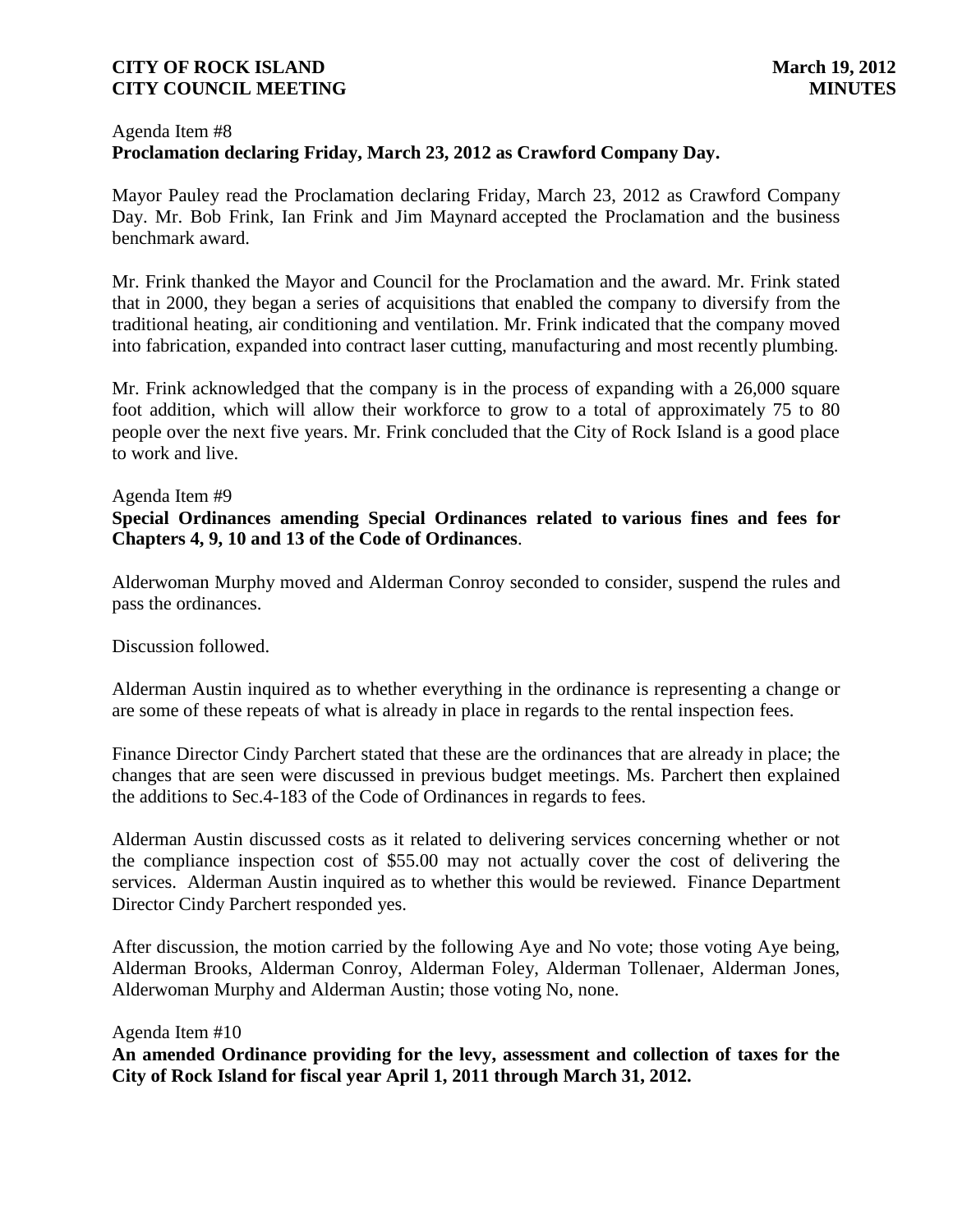It was moved by Alderman Conroy and seconded by Alderwoman Murphy to consider, suspend the rules and pass the ordinance. The motion carried by the following Aye and No vote; those voting Aye being, Alderman Brooks, Alderman Conroy, Alderman Foley, Alderman Tollenaer, Alderman Jones, Alderwoman Murphy and Alderman Austin; those voting No, none.

## Agenda Item #11 **An Ordinance adopting the Budget for the fiscal year beginning April 1, 2012 and ending March 31, 2013.**

Alderman Conroy moved and Alderwoman Murphy seconded to consider, suspend the rules and pass the ordinance. The motion carried by the following Aye and No vote; those voting Aye being, Alderman Brooks, Alderman Conroy, Alderman Foley, Alderman Tollenaer, Alderman Jones, Alderwoman Murphy and Alderman Austin; those voting No, none.

# Agenda Item #12 **A Special Ordinance establishing a handicapped parking space at 4520 13th Avenue.**

 It was moved by Alderwoman Murphy and seconded by Alderman Foley to consider, suspend the rules and pass the ordinance. The motion carried by the following Aye and No vote; those voting Aye being, Alderman Brooks, Alderman Conroy, Alderman Foley, Alderman Tollenaer, Alderman Jones, Alderwoman Murphy and Alderman Austin; those voting No, none.

Agenda Item #13 **CLAIMS**

It was moved by Alderman Austin and seconded by Alderman Conroy to accept the following report and authorize payment as recommended. The motion carried by the following Aye and No vote; those voting Aye being, Alderman Brooks, Alderman Conroy, Alderman Foley, Alderman Tollenaer, Alderman Jones, Alderwoman Murphy and Alderman Austin; those voting No, none.

a. Report from the Administrative Services Department regarding payment in the amount of \$3,500.00 to Country Mutual for General Liability Claim.

# Agenda Item #14 **Claims for the week of March 9 through March 15 in the amount of \$2,818,170.12.**

Alderman Jones moved and Alderman Tollenaer seconded to allow the claims. The motion carried by the following Aye and No vote; those voting Aye being, Alderman Brooks, Alderman Conroy, Alderman Foley, Alderman Tollenaer, Alderman Jones, Alderwoman Murphy and Alderman Austin; those voting No, none.

Agenda Item #15

 **Report from the Public Works Department regarding bids for the Southwest Rock Island Railroad Crossing repairs, recommending the bid be awarded to Crafton Railroad Company, Inc. in the amount of \$136,776.00.**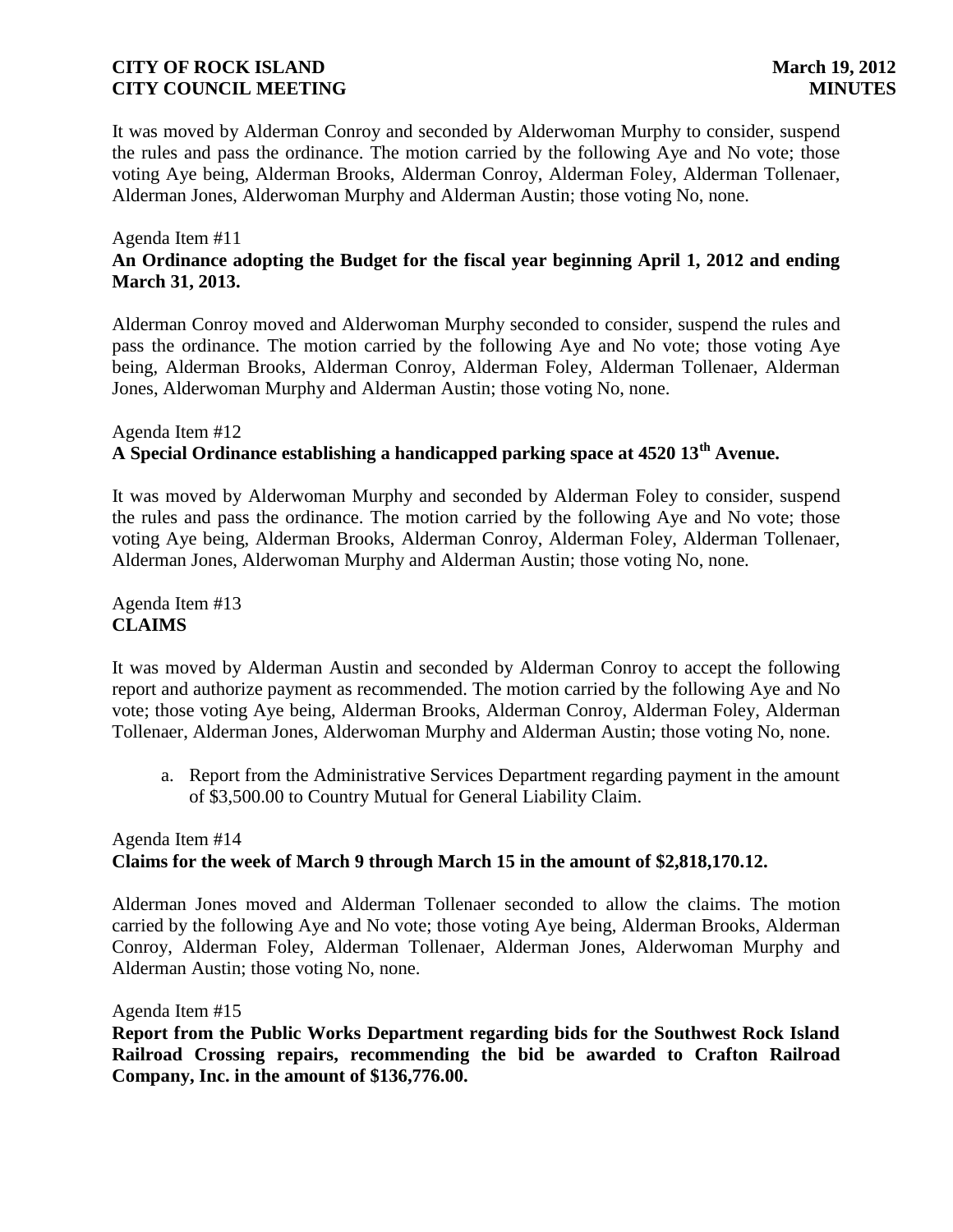It was moved by Alderman Conroy and seconded by Alderwoman Murphy to award the bid as recommended and authorize the City Manager to execute the contract documents. The motion carried by the following Aye and No vote; those voting Aye being, Alderman Brooks, Alderman Conroy, Alderman Foley, Alderman Tollenaer, Alderman Jones, Alderwoman Murphy and Alderman Austin; those voting No, none.

### Agenda Item #16

## **Report from the Public Works Department regarding bids for the 2012 Seal Coat Program, recommending the bid be awarded to Brandt Construction in the amount of \$24,973.90.**

Alderman Jones moved and Alderman Foley seconded to award the bid as recommended and authorize the City Manager to execute the contract documents. The motion carried by the following Aye and No vote; those voting Aye being, Alderman Brooks, Alderman Conroy, Alderman Foley, Alderman Tollenaer, Alderman Jones, Alderwoman Murphy and Alderman Austin; those voting No, none.

### **Agenda Item #17 and #18**

It was moved by Alderman Conroy to award the bids as recommended and authorize the City Manager to execute the contract documents for Agenda Items 17 and 18, Alderman Tollenaer seconded. The motion carried by the following Aye and No vote; those voting Aye being, Alderman Brooks, Alderman Conroy, Alderman Foley, Alderman Tollenaer, Alderman Jones, Alderwoman Murphy and Alderman Austin; those voting No, none.

Agenda Item #17

**Report from the Board of Local Improvements regarding bids for 15th Avenue resurfacing from 33rd to 38th Street, recommending the bid be awarded to Brandt Construction Company in the amount of \$248,633.95**.

Agenda Item #18

**Report from the Board of Local Improvements regarding bids for 16th Avenue resurfacing from 33rd to 38th Street, recommending the bid be awarded to Brandt Construction Company in the amount of \$220,937.45.**

Agenda Item #19

**Report from the Public Works Department regarding a Gas Main Extension agreement with MidAmerican Energy for extending natural gas facilities to the new Wet Weather Treatment System Expansion in the amount of \$52,000.00.**

It was moved by Alderwoman Murphy and seconded by Alderman Austin to approve the agreement as recommended and authorize the City Manager to execute the contract documents. The motion carried by the following Aye and No vote; those voting Aye being, Alderman Brooks, Alderman Conroy, Alderman Foley, Alderman Tollenaer, Alderman Jones, Alderwoman Murphy and Alderman Austin; those voting No, none.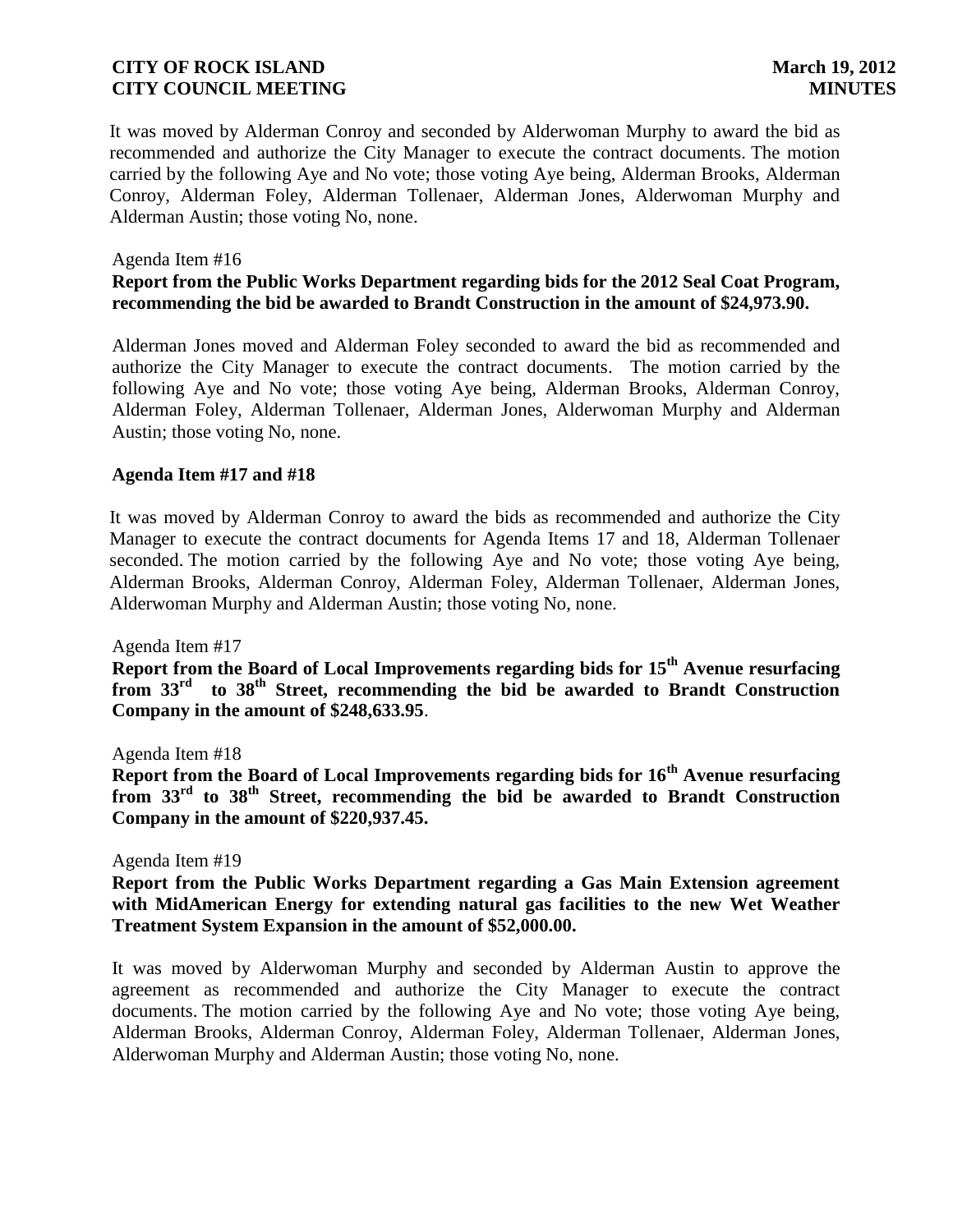### Agenda Item #20

## **Report from the Public Works Department regarding the Coast Guard Auxiliary lease renewal agreement at Sunset Marina.**

Alderman Jones moved and Alderwoman Murphy seconded to approve the agreement as recommended and authorize the City Manager to execute the contract documents. The motion carried by the following Aye and No vote; those voting Aye being, Alderman Brooks, Alderman Conroy, Alderman Foley, Alderman Tollenaer, Alderman Jones, Alderwoman Murphy and Alderman Austin; those voting No, none.

### Agenda Item #21

 **Report from the Public Works Department regarding an amended ordinance authorizing the City of Rock Island to borrow funds from the Water Pollution Control Loan Program as it relates to increasing the debt authorization limits for the Long Term Control Plan Construction projects.**

 It was moved by Alderman Conroy and seconded by Alderman Foley to consider, suspend the rules and pass the ordinance. The motion carried by the following Aye and No vote; those voting Aye being, Alderman Brooks, Alderman Conroy, Alderman Foley, Alderman Tollenaer, Alderman Jones, Alderwoman Murphy and Alderman Austin; those voting No, none.

### Agenda Item #22

## **Report from the Finance Department regarding an adjustment to the Fiscal Year 2012 Budget, recommending a budget transfer decreasing the Turkey Hollow Bridge Replacement project budget in the amount of \$65,000.00 and increasing the Southwest Rock Island Railroad Repair project budget in the amount of \$65,000.00.**

Alderman Conroy moved and Alderman Foley seconded to approve the budget adjustment as recommended. The motion carried by the following Aye and No vote; those voting Aye being, Alderman Brooks, Alderman Conroy, Alderman Foley, Alderman Tollenaer, Alderman Jones, Alderwoman Murphy and Alderman Austin; those voting No, none.

#### Agenda Item #23

## **Report from the City Clerk regarding an application and Resolution for the Bi-State Motorcycle Awareness Ride to be held on Saturday, May 5, 2012**.

Alderman Foley moved and Alderman Jones seconded to approve the application as recommended and adopt the resolution. The motion carried by the following Aye and No vote; those voting Aye being, Alderman Brooks, Alderman Conroy, Alderman Foley, Alderman Tollenaer, Alderman Jones, Alderwoman Murphy and Alderman Austin; those voting No, none.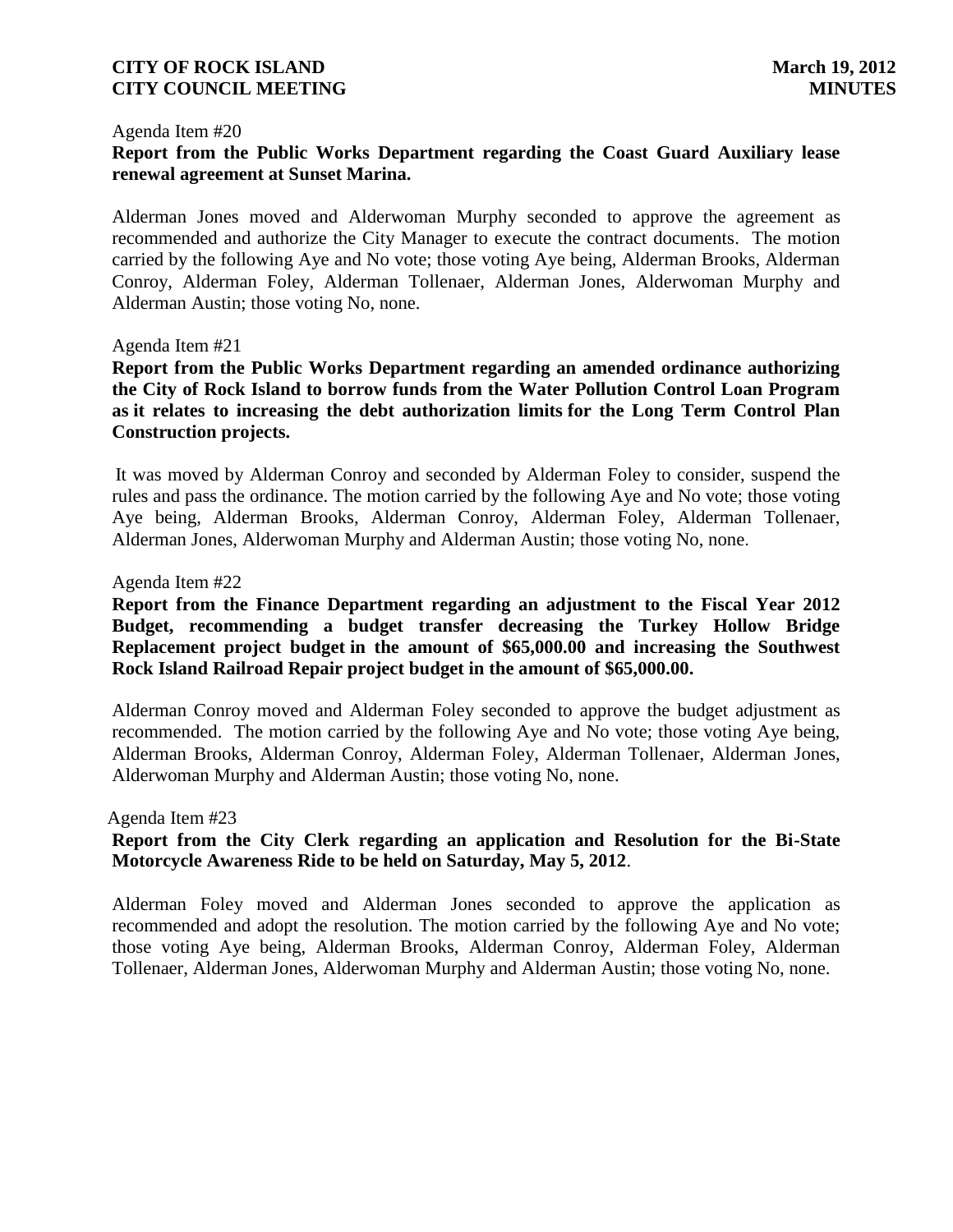Agenda Item #24 **Other Business**

Alderman Conroy stated that he is on the board for an organization that is dedicated to the research of ovarian cancer. Alderman Conroy stated that several years ago, he lost a very dear sister to ovarian cancer. Alderman Conroy advised that on April  $21<sup>st</sup>$  at 6:00 pm, this organization will hold a fundraiser at the civic center by the Isle of Capri. It was noted that the tickets are \$20.00 in advance and \$25.00 at the door.

Alderman Foley advised that he has had several phone calls and has talked to several constituents concerning one of the cameras in City Council Chambers. Alderman Foley stated that the concern is that the camera located on his side of the room depicts the images of Council as distorted or blurred. Alderman Foley inquired upon staff to review this issue.

Alderman Austin advised that earlier in the meeting, the Fiscal Year 2012/2013 Budget was passed. Alderman Austin thanked former City Manager John Phillips for his fiscal conservatism and City Manager Thomas Thomas for coming in, taking the ball and running with it and keeping the fiscal conservatism.

City Manager Thomas advised that he couldn't have done it without the assistance of Budget Coordinator Don Reichert and Finance Director Cindy Parchert.

Alderman Brooks discussed the possibility of the installation of mobile cameras as it related to the Longview Park area.

Police Chief Scott Harris stated that staff is working on the cameras. Chief Harris advised that technology is not where they want it to be. Chief Harris stated that cameras are cheap; it is getting the signal to the facility and then getting it downloaded that is the concern. Police Chief Harris added that they are still working on it.

Alderwoman Murphy reminded everyone to Shop Rock Island. Alderwoman Murphy stated that U-Haul by Events on Fifth Avenue is a new business. They are located at 2016  $5<sup>th</sup>$  Avenue. Alderwoman Murphy commented that they offer local and long distance moving. It was noted that they also offer storage units, which are available for business and personal storage, and they sell boxes. Alderwoman Murphy added that they also offer Megatalk cell phone services from i-wireless. Alderwoman Murphy encouraged everyone to shop local; Shop Rock Island.

Mr. Bob Towler of 4232 8<sup>th</sup> Street stepped forward. Mr. Towler voiced concerns in regards to the deer issue. Mr. Towler stated that at the last Study Session, the people that were against the deer hunt voiced their concerns. Mr. Towler commented that he believed the impression was given that if there were a deer management program, it would be the end of the deer. Mr. Towler also stated that the people (archers) that would hunt deer have to be certified and there would be fewer problems with the concern that there would be deer running around with arrows in them.

Ms. Sue McDevitt of 2940 17<sup>th</sup> Street stepped forward. Ms. McDevitt stated that she represents the Citizens for Managing the Deer Population in Rock Island. Ms. McDevitt commented that